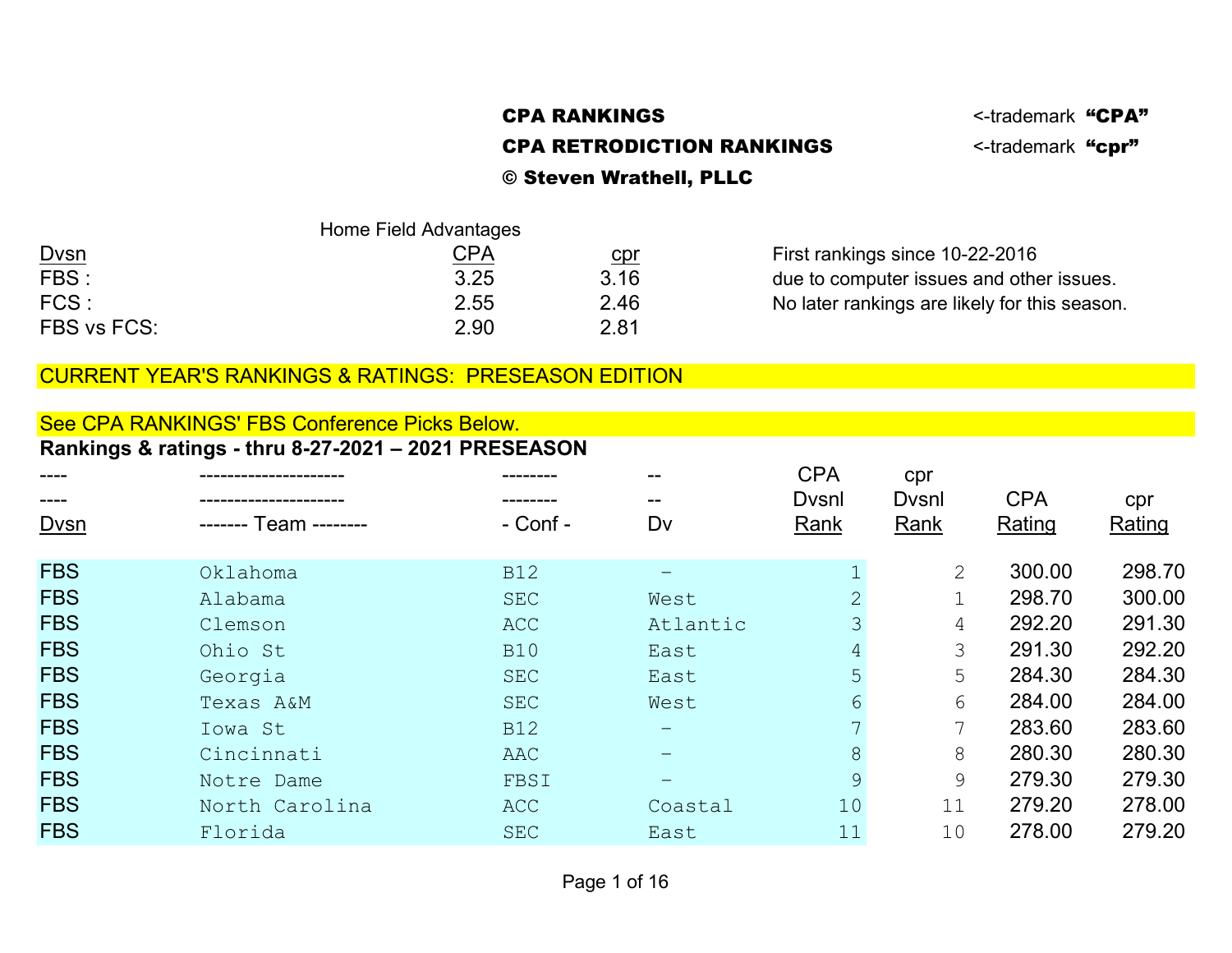| <b>FBS</b> | Oregon        | <b>P12</b>                    | North                    | 12 | 12 | 275.90 | 275.90 |
|------------|---------------|-------------------------------|--------------------------|----|----|--------|--------|
| <b>FBS</b> | Miami FL      | <b>ACC</b>                    | Coastal                  | 13 | 13 | 275.30 | 275.30 |
| <b>FBS</b> | Wisconsin     | <b>B10</b>                    | West                     | 14 | 14 | 274.80 | 274.80 |
| <b>FBS</b> | Iowa          | <b>B10</b>                    | West                     | 15 | 16 | 274.40 | 274.00 |
| <b>FBS</b> | Liberty       | FBSI                          |                          | 16 | 26 | 274.00 | 269.00 |
| <b>FBS</b> | Oklahoma St   | <b>B12</b>                    |                          | 17 | 17 | 273.90 | 273.90 |
| <b>FBS</b> | Coastal Car   | <b>SBC</b>                    | East                     | 18 | 27 | 273.70 | 268.40 |
| <b>FBS</b> | Louisiana     | ${\tt SBC}$                   | West                     | 19 | 30 | 271.70 | 266.70 |
| <b>FBS</b> | Indiana       | <b>B10</b>                    | East                     | 20 | 20 | 271.20 | 271.20 |
| <b>FBS</b> | Texas         | <b>B12</b>                    | $\overline{\phantom{m}}$ | 21 | 15 | 270.80 | 274.40 |
| <b>FBS</b> | <b>USC</b>    | <b>P12</b>                    | South                    | 22 | 19 | 270.00 | 271.70 |
| <b>FBS</b> | LSU           | $\operatorname{\mathsf{SEC}}$ | West                     | 23 | 18 | 269.80 | 273.70 |
| <b>FBS</b> | <b>BYU</b>    | FBSI                          | $\overline{\phantom{m}}$ | 24 | 32 | 269.70 | 266.50 |
| <b>FBS</b> | Arizona St    | <b>P12</b>                    | South                    | 25 | 23 | 269.60 | 269.80 |
| <b>FBS</b> | Washington    | P12                           | North                    | 26 | 21 | 269.00 | 270.80 |
| <b>FBS</b> | Boise St      | $\ensuremath{\text{MWC}}$     | Mountain                 | 27 | 35 | 268.40 | 265.50 |
| <b>FBS</b> | Penn St       | <b>B10</b>                    | East                     | 28 | 22 | 268.30 | 270.00 |
| <b>FBS</b> | TCU           | <b>B12</b>                    | $\equiv$                 | 29 | 24 | 267.80 | 269.70 |
| <b>FBS</b> | Auburn        | $\operatorname{\mathsf{SEC}}$ | West                     | 30 | 25 | 266.70 | 269.60 |
| <b>FBS</b> | Mississippi   | $\operatorname{SEC}$          | West                     | 31 | 28 | 266.60 | 268.30 |
| <b>FBS</b> | Utah          | <b>P12</b>                    | South                    | 32 | 29 | 266.50 | 267.80 |
| <b>FBS</b> | <b>UCF</b>    | AAC                           | $\overline{\phantom{m}}$ | 33 | 31 | 266.20 | 266.60 |
| <b>FBS</b> | Northwestern  | <b>B10</b>                    | West                     | 34 | 33 | 265.70 | 266.20 |
| <b>FBS</b> | West Virginia | <b>B12</b>                    | $\equiv$                 | 35 | 34 | 265.50 | 265.70 |
| <b>FBS</b> | Nevada        | $\ensuremath{\text{MWC}}$     | West                     | 36 | 46 | 264.60 | 262.30 |
| <b>FBS</b> | Michigan      | <b>B10</b>                    | East                     | 37 | 36 | 264.40 | 264.60 |
| <b>FBS</b> | NC State      | ACC                           | Atlantic                 | 38 | 38 | 264.30 | 264.30 |
| <b>FBS</b> | Missouri      | $\operatorname{\mathsf{SEC}}$ | East                     | 39 | 39 | 263.70 | 263.70 |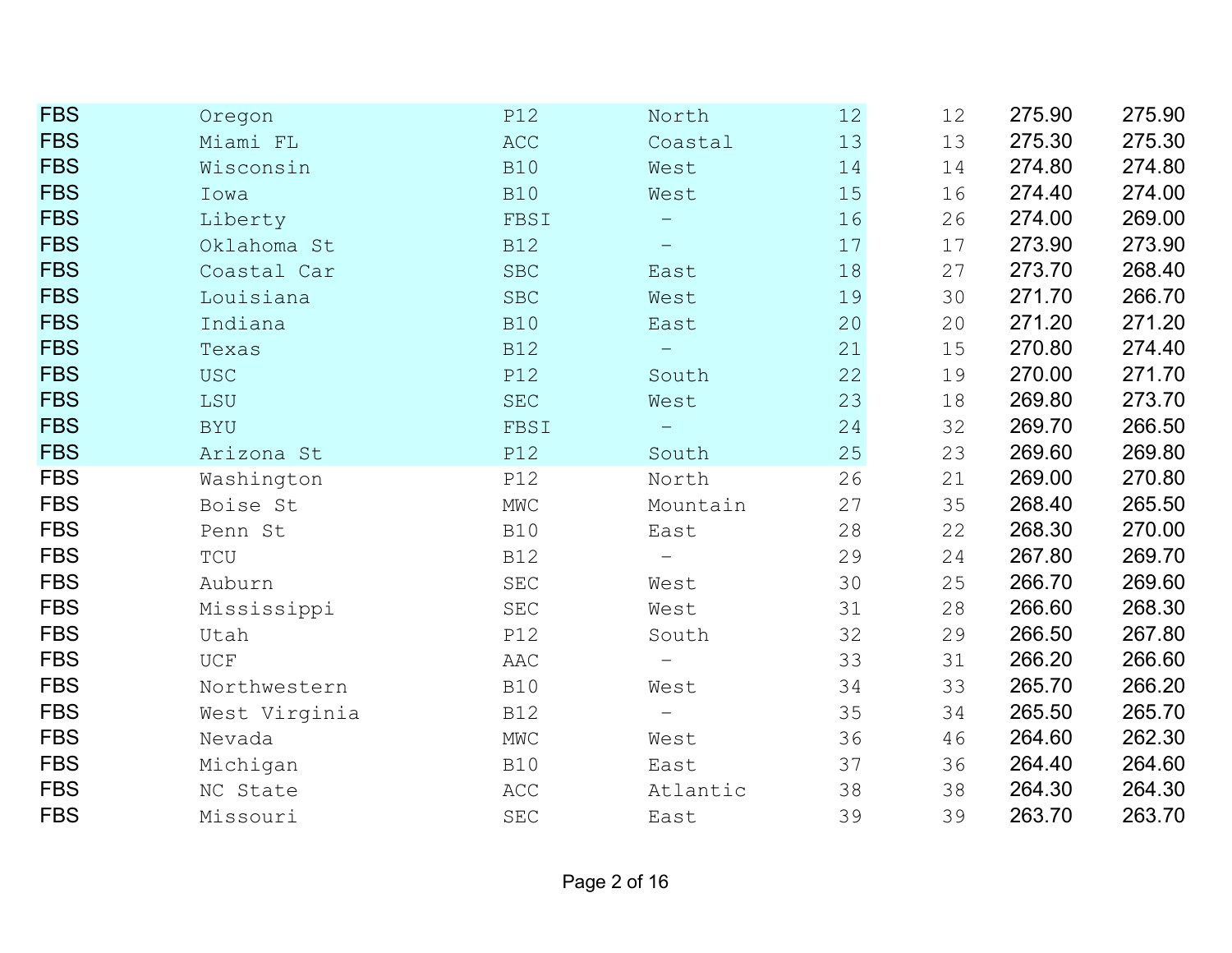| <b>FBS</b> | Minnesota      | <b>B10</b>                    | West                     | 40 | 41 | 263.50 | 263.20 |
|------------|----------------|-------------------------------|--------------------------|----|----|--------|--------|
| <b>FBS</b> | Virginia Tech  | ACC                           | Coastal                  | 41 | 37 | 263.20 | 264.40 |
| <b>FBS</b> | Ball St        | MAC                           | West                     | 42 | 55 | 263.10 | 260.10 |
| <b>FBS</b> | Kentucky       | SEC                           | East                     | 43 | 40 | 263.00 | 263.50 |
| <b>FBS</b> | <b>UCLA</b>    | <b>P12</b>                    | South                    | 44 | 43 | 262.90 | 263.00 |
| <b>FBS</b> | Stanford       | <b>P12</b>                    | North                    | 45 | 48 | 262.80 | 261.70 |
| <b>FBS</b> | Colorado       | <b>P12</b>                    | South                    | 46 | 52 | 262.30 | 261.00 |
| <b>FBS</b> | San Jose St    | $\ensuremath{\text{MWC}}$     | West                     | 47 | 57 | 262.00 | 259.80 |
| <b>FBS</b> | Pittsburgh     | $\mathop{{\rm ACC}}$          | Coastal                  | 48 | 42 | 261.70 | 263.10 |
| <b>FBS</b> | Mississippi St | $\operatorname{SEC}$          | West                     | 49 | 44 | 261.40 | 262.90 |
| <b>FBS</b> | Wake Forest    | $\mathop{{\rm ACC}}$          | Atlantic                 | 50 | 49 | 261.20 | 261.40 |
| <b>FBS</b> | Appalachian St | ${\tt SBC}$                   | East                     | 51 | 45 | 261.10 | 262.80 |
| <b>FBS</b> | Boston College | ACC                           | Atlantic                 | 52 | 47 | 261.00 | 262.00 |
| <b>FBS</b> | SMU            | AAC                           | $\qquad \qquad -$        | 53 | 56 | 260.30 | 260.00 |
| <b>FBS</b> | Kansas St      | <b>B12</b>                    |                          | 54 | 54 | 260.20 | 260.20 |
| <b>FBS</b> | Nebraska       | <b>B10</b>                    | West                     | 55 | 53 | 260.10 | 260.30 |
| <b>FBS</b> | Virginia       | $\mathop{{\rm ACC}}$          | Coastal                  | 56 | 50 | 260.00 | 261.20 |
| <b>FBS</b> | Arkansas       | $\operatorname{\mathsf{SEC}}$ | West                     | 57 | 51 | 259.80 | 261.10 |
| <b>FBS</b> | Florida St     | ACC                           | Atlantic                 | 58 | 58 | 259.50 | 259.50 |
| <b>FBS</b> | Tulsa          | AAC                           | $\overline{\phantom{0}}$ | 59 | 60 | 259.10 | 258.80 |
| <b>FBS</b> | Tennessee      | $\operatorname{\mathsf{SEC}}$ | East                     | 60 | 62 | 258.80 | 258.50 |
| <b>FBS</b> | Memphis        | AAC                           | $\overline{\phantom{0}}$ | 61 | 61 | 258.60 | 258.60 |
| <b>FBS</b> | Baylor         | <b>B12</b>                    |                          | 62 | 59 | 258.50 | 259.10 |
| <b>FBS</b> | Toledo         | MAC                           | West                     | 63 | 69 | 258.20 | 256.10 |
| <b>FBS</b> | California     | <b>P12</b>                    | North                    | 64 | 65 | 258.10 | 257.90 |
| <b>FBS</b> | Purdue         | <b>B10</b>                    | West                     | 65 | 64 | 257.90 | 258.10 |
| <b>FBS</b> | <b>UAB</b>     | CUSA                          | West                     | 66 | 71 | 257.00 | 255.60 |
| <b>FBS</b> | Marshall       | CUSA                          | East                     | 67 | 72 | 256.50 | 255.40 |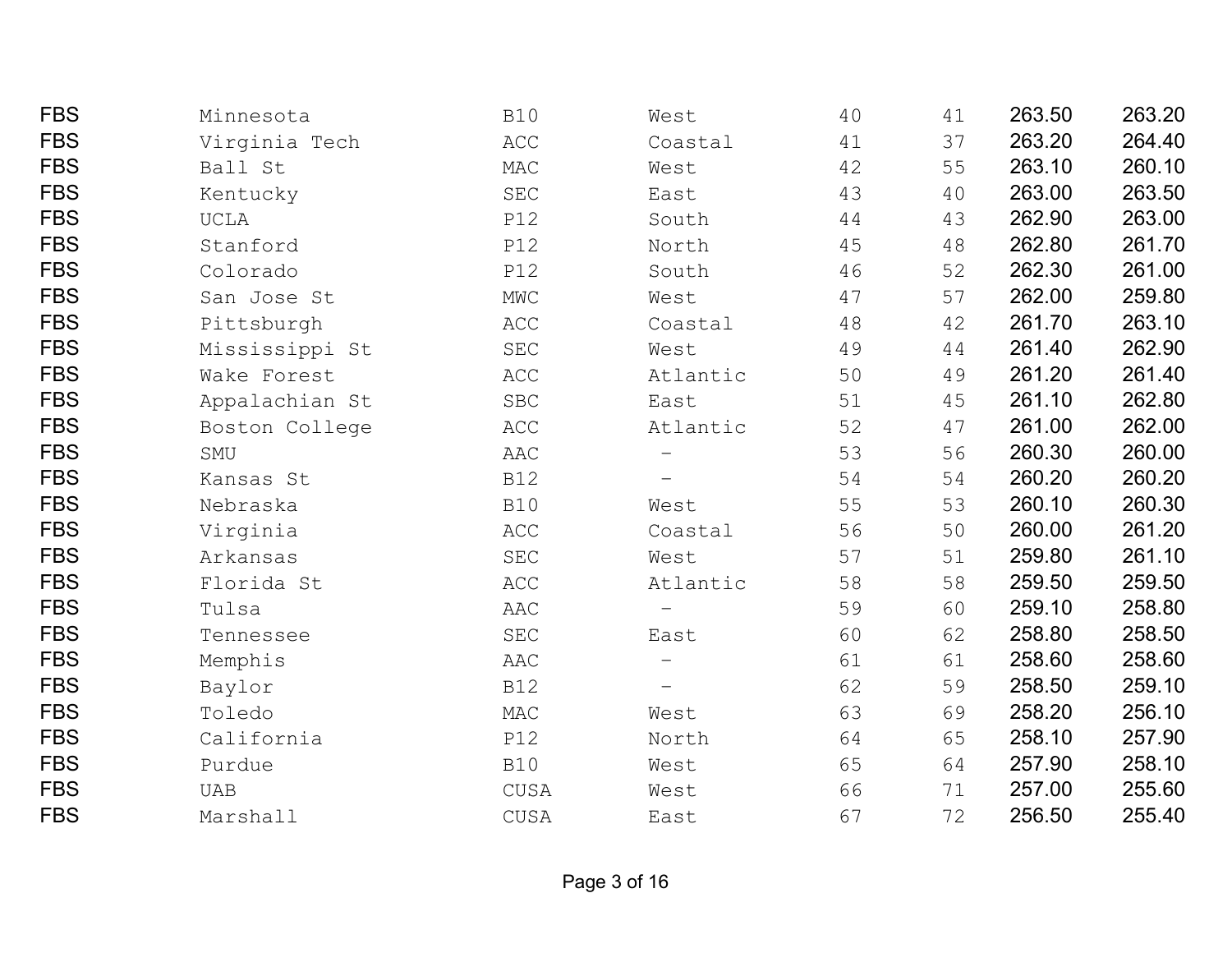| <b>FBS</b> | Buffalo        | MAC                       | East                     | 68 | 68 | 256.20 | 256.20 |
|------------|----------------|---------------------------|--------------------------|----|----|--------|--------|
| <b>FBS</b> | Louisville     | ACC                       | Atlantic                 | 69 | 63 | 256.10 | 258.20 |
| <b>FBS</b> | Maryland       | <b>B10</b>                | East                     | 70 | 67 | 256.00 | 256.50 |
| <b>FBS</b> | Tulane         | AAC                       | $\qquad \qquad -$        | 71 | 70 | 255.60 | 256.00 |
| <b>FBS</b> | Texas Tech     | <b>B12</b>                |                          | 72 | 66 | 255.40 | 257.00 |
| <b>FBS</b> | San Diego St   | $\ensuremath{\text{MWC}}$ | West                     | 73 | 76 | 254.60 | 253.90 |
| <b>FBS</b> | Fresno St      | $\ensuremath{\text{MWC}}$ | West                     | 74 | 78 | 254.40 | 253.40 |
| <b>FBS</b> | Washington St  | <b>P12</b>                | North                    | 75 | 73 | 254.30 | 254.60 |
| <b>FBS</b> | Oregon St      | <b>P12</b>                | North                    | 76 | 80 | 253.90 | 252.50 |
| <b>FBS</b> | Army           | FBSI                      | $\overline{\phantom{m}}$ | 77 | 79 | 253.50 | 252.80 |
| <b>FBS</b> | Rutgers        | <b>B10</b>                | East                     | 78 | 77 | 253.40 | 253.50 |
| <b>FBS</b> | Houston        | AAC                       | $\qquad \qquad -$        | 79 | 74 | 252.80 | 254.40 |
| <b>FBS</b> | South Carolina | $\operatorname{SEC}$      | East                     | 80 | 81 | 252.50 | 252.40 |
| <b>FBS</b> | UT San Antonio | CUSA                      | West                     | 81 | 83 | 252.40 | 252.20 |
| <b>FBS</b> | Michigan St    | <b>B10</b>                | East                     | 82 | 75 | 252.30 | 254.30 |
| <b>FBS</b> | Air Force      | $\ensuremath{\text{MWC}}$ | Mountain                 | 83 | 84 | 252.20 | 252.00 |
| <b>FBS</b> | Georgia Tech   | ACC                       | Coastal                  | 84 | 82 | 252.00 | 252.30 |
| <b>FBS</b> | Wyoming        | $\ensuremath{\text{MWC}}$ | Mountain                 | 85 | 85 | 251.50 | 251.50 |
| <b>FBS</b> | Ohio           | MAC                       | East                     | 86 | 88 | 250.60 | 250.30 |
| <b>FBS</b> | Illinois       | <b>B10</b>                | West                     | 87 | 86 | 250.50 | 250.60 |
| <b>FBS</b> | Hawaii         | $\ensuremath{\text{MWC}}$ | West                     | 88 | 90 | 250.30 | 249.80 |
| <b>FBS</b> | Miami OH       | MAC                       | East                     | 89 | 93 | 250.00 | 249.20 |
| <b>FBS</b> | W Michigan     | MAC                       | West                     | 90 | 87 | 249.80 | 250.50 |
| <b>FBS</b> | FL Atlantic    | CUSA                      | East                     | 91 | 89 | 249.70 | 250.00 |
| <b>FBS</b> | Georgia St     | <b>SBC</b>                | East                     | 92 | 91 | 249.30 | 249.70 |
| <b>FBS</b> | Louisiana Tech | CUSA                      | West                     | 93 | 97 | 249.20 | 248.00 |
| <b>FBS</b> | Arizona        | <b>P12</b>                | South                    | 94 | 96 | 249.00 | 248.10 |
| <b>FBS</b> | Syracuse       | ACC                       | Atlantic                 | 95 | 95 | 248.90 | 248.90 |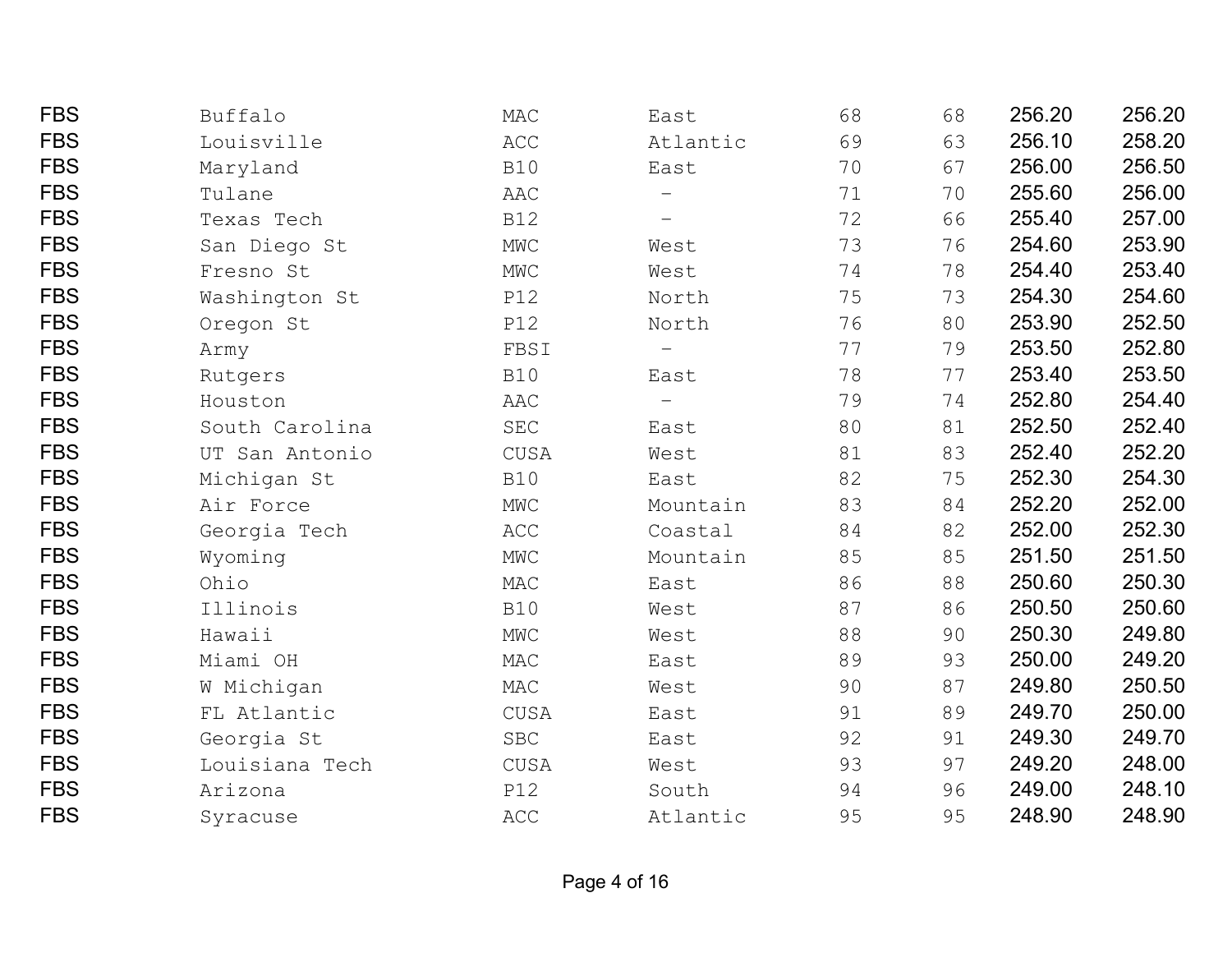| <b>FBS</b> | East Carolina | AAC                       |                          | 96  | 99  | 248.10 | 247.60 |
|------------|---------------|---------------------------|--------------------------|-----|-----|--------|--------|
| <b>FBS</b> | Duke          | ACC                       | Coastal                  | 97  | 92  | 248.00 | 249.30 |
| <b>FBS</b> | C Michigan    | $\mathtt{MAC}$            | West                     | 98  | 94  | 247.80 | 249.00 |
| <b>FBS</b> | Kent          | MAC                       | East                     | 99  | 101 | 247.60 | 247.00 |
| <b>FBS</b> | Navy          | AAC                       | $\qquad \qquad -$        | 100 | 102 | 247.30 | 246.00 |
| <b>FBS</b> | Vanderbilt    | $\operatorname{SEC}$      | East                     | 101 | 103 | 247.00 | 245.80 |
| <b>FBS</b> | Ga Southern   | ${\tt SBC}$               | East                     | 102 | 98  | 246.00 | 247.80 |
| <b>FBS</b> | Colorado St   | $\ensuremath{\text{MWC}}$ | Mountain                 | 103 | 104 | 245.80 | 245.60 |
| <b>FBS</b> | Troy          | ${\tt SBC}$               | East                     | 104 | 100 | 245.60 | 247.30 |
| <b>FBS</b> | WKU           | CUSA                      | East                     | 105 | 105 | 245.40 | 245.40 |
| <b>FBS</b> | Arkansas St   | <b>SBC</b>                | West                     | 106 | 106 | 244.90 | 244.90 |
| <b>FBS</b> | Charlotte     | CUSA                      | East                     | 107 | 110 | 243.60 | 241.90 |
| <b>FBS</b> | E Michigan    | MAC                       | West                     | 108 | 107 | 243.50 | 243.60 |
| <b>FBS</b> | Southern Miss | CUSA                      | West                     | 109 | 109 | 242.40 | 242.40 |
| <b>FBS</b> | New Mexico    | MWC                       | Mountain                 | 110 | 113 | 241.90 | 240.80 |
| <b>FBS</b> | MTSU          | ${\tt CUSA}$              | East                     | 111 | 111 | 241.70 | 241.70 |
| <b>FBS</b> | Rice          | CUSA                      | West                     | 112 | 114 | 241.60 | 239.40 |
| <b>FBS</b> | South Florida | AAC                       | $\overline{\phantom{0}}$ | 113 | 108 | 240.80 | 243.50 |
| <b>FBS</b> | North Texas   | CUSA                      | West                     | 114 | 115 | 239.40 | 239.20 |
| <b>FBS</b> | Temple        | AAC                       |                          | 115 | 112 | 239.20 | 241.60 |
| <b>FBS</b> | Kansas        | <b>B12</b>                | $\overline{\phantom{m}}$ | 116 | 117 | 238.20 | 237.60 |
| <b>FBS</b> | Texas St      | ${\tt SBC}$               | West                     | 117 | 116 | 237.60 | 238.20 |
| <b>FBS</b> | Utah St       | $\rm MWC$                 | Mountain                 | 118 | 118 | 236.60 | 236.60 |
| <b>FBS</b> | South Alabama | ${\tt SBC}$               | West                     | 119 | 120 | 235.40 | 235.10 |
| <b>FBS</b> | N Illinois    | MAC                       | West                     | 120 | 119 | 235.10 | 235.40 |
| <b>FBS</b> | <b>UNLV</b>   | MWC                       | West                     | 121 | 122 | 234.30 | 233.90 |
| <b>FBS</b> | Florida Intl  | CUSA                      | East                     | 122 | 121 | 233.90 | 234.30 |
| <b>FBS</b> | UTEP          | CUSA                      | West                     | 123 | 123 | 233.80 | 233.80 |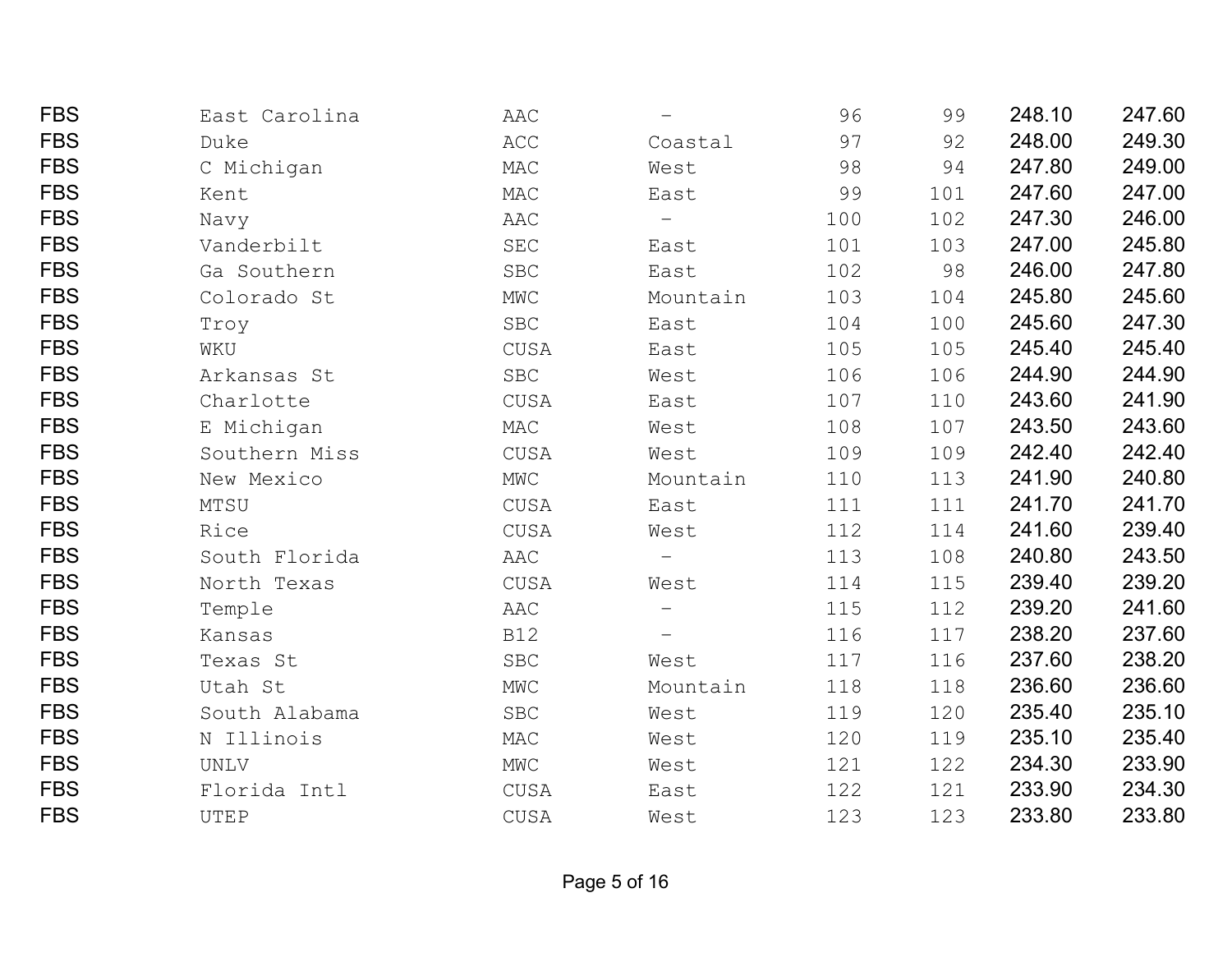| <b>FBS</b> | Akron           | MAC         | East                     | 124            | 124 | 232.30 | 232.30 |
|------------|-----------------|-------------|--------------------------|----------------|-----|--------|--------|
| <b>FBS</b> | Old Dominion    | <b>CUSA</b> | East                     | 125            | 125 | 232.20 | 232.20 |
| <b>FBS</b> | Connecticut     | FBSI        | $\overline{\phantom{m}}$ | 126            | 127 | 231.40 | 230.10 |
| <b>FBS</b> | Bowling Green   | MAC         | East                     | 127            | 128 | 230.10 | 228.10 |
| <b>FBS</b> | <b>ULM</b>      | <b>SBC</b>  | West                     | 128            | 126 | 228.10 | 231.40 |
| <b>FBS</b> | Massachusetts   | FBSI        | $\overline{\phantom{m}}$ | 129            | 129 | 227.90 | 227.90 |
| <b>FBS</b> | New Mexico St   | MWC/Indep   | n/a                      | 130            | 130 | 227.70 | 227.70 |
| fcs        | S Dakota St     | MVFC        |                          | $\mathbf 1$    | 2   | 256.30 | 255.90 |
| fcs        | Sam Houston St  | ASUN-WAC    |                          | $\overline{2}$ | 1   | 255.90 | 256.30 |
| fcs        | Montana         | Big Sky     |                          | 3              | 6   | 253.20 | 252.20 |
| fcs        | James Madison   | Colonial    |                          | $\overline{4}$ | 3   | 252.70 | 253.20 |
| fcs        | N Dakota St     | MVFC        | $\qquad \qquad -$        | 5              | 4   | 252.60 | 252.70 |
| fcs        | Delaware        | Colonial    |                          | 6              | 5   | 252.20 | 252.60 |
| fcs        | North Dakota    | MVFC        | $\qquad \qquad -$        | 7              | 7   | 252.10 | 252.10 |
| fcs        | S Illinois      | <b>MVFC</b> | $\qquad \qquad -$        | 8              | 8   | 251.10 | 251.10 |
| fcs        | Weber St        | Big Sky     |                          | 9              | 10  | 250.90 | 250.00 |
| fcs        | Jacksonville St | ASUN-WAC    |                          | 10             | 9   | 250.00 | 250.90 |
| fcs        | E Washington    | Big Sky     | $\qquad \qquad -$        | 11             | 12  | 248.60 | 247.90 |
| fcs        | Monmouth NJ     | B So        | $\overline{\phantom{m}}$ | 12             | 11  | 247.90 | 248.60 |
| fcs        | Cent Arkansas   | ASUN-WAC    |                          | 13             | 13  | 247.50 | 247.50 |
| fcs        | SE Louisiana    | Southland   | $\qquad \qquad -$        | 14             | 17  | 247.40 | 246.20 |
| fcs        | Villanova       | Colonial    |                          | 15             | 21  | 246.70 | 242.80 |
| fcs        | Montana St      | Big Sky     |                          | 16             | 15  | 246.50 | 246.70 |
| fcs        | VMI             | Southern    | $\qquad \qquad -$        | 17             | 18  | 246.20 | 245.50 |
| fcs        | Kennesaw        | B So        | $\qquad \qquad -$        | 18             | 14  | 245.50 | 247.40 |
| fcs        | Missouri St     | <b>MVFC</b> | $\qquad \qquad -$        | 19             | 20  | 245.00 | 243.40 |
| fcs        | UC Davis        | Big Sky     | $\qquad \qquad -$        | 20             | 22  | 243.40 | 240.90 |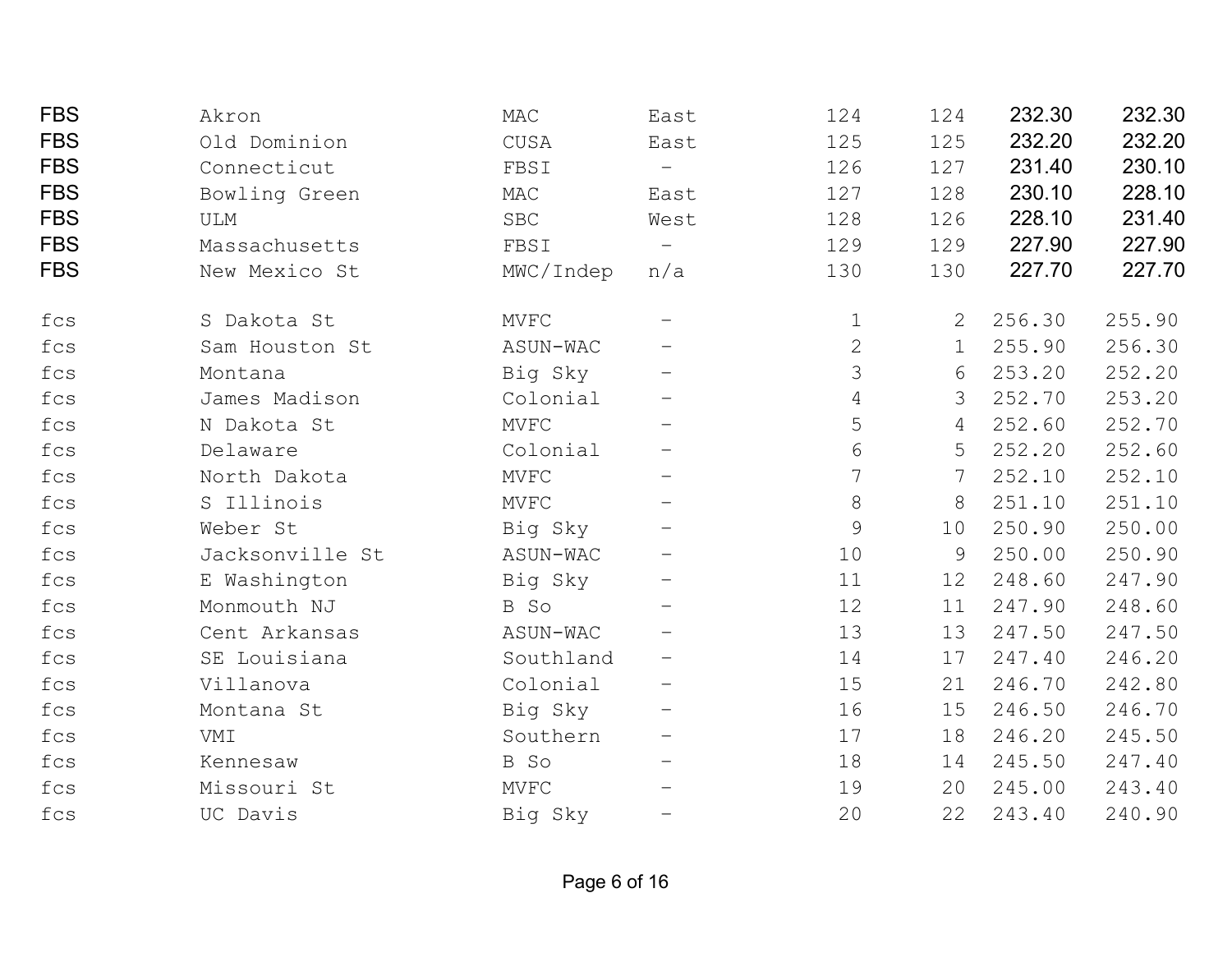| fcs                            | Richmond         | Colonial    |                          | 21 | 19 | 242.80 | 245.00 |
|--------------------------------|------------------|-------------|--------------------------|----|----|--------|--------|
| fcs                            | Austin Peay      | <b>OVC</b>  |                          | 22 | 25 | 240.90 | 239.00 |
| fcs                            | Nicholls St      | Southland   |                          | 23 | 24 | 239.90 | 239.70 |
| fcs                            | Northern Iowa    | <b>MVFC</b> |                          | 24 | 16 | 239.70 | 246.50 |
| fcs                            | Chattanooga      | Southern    |                          | 25 | 27 | 239.00 | 238.50 |
| $_{\mbox{\small\texttt{fcs}}}$ | Holy Cross       | Patriot     |                          | 26 | 26 | 238.70 | 238.70 |
| fcs                            | CS Sacramento    | Big Sky     | $\qquad \qquad -$        | 27 | 23 | 238.50 | 239.90 |
| fcs                            | Illinois St      | <b>MVFC</b> |                          | 28 | 28 | 238.40 | 238.40 |
| fcs                            | Murray St        | <b>OVC</b>  | $\qquad \qquad -$        | 29 | 33 | 238.10 | 235.90 |
| fcs                            | Yale             | Ivy         | $\qquad \qquad -$        | 30 | 30 | 238.00 | 238.00 |
| fcs                            | Alabama A&M      | SWAC        | East                     | 31 | 31 | 237.70 | 237.70 |
| fcs                            | <b>ETSU</b>      | Southern    |                          | 32 | 37 | 237.00 | 235.30 |
| fcs                            | Princeton        | Ivy         | $\qquad \qquad -$        | 33 | 34 | 235.90 | 235.70 |
| fcs                            | Dartmouth        | Ivy         |                          | 34 | 29 | 235.70 | 238.10 |
| fcs                            | South Dakota     | MVFC        | $\qquad \qquad -$        | 35 | 39 | 235.60 | 235.10 |
| fcs                            | NC A&T           | B So        |                          | 36 | 32 | 235.50 | 237.00 |
| fcs                            | Rhode Island     | Colonial    |                          | 37 | 35 | 235.30 | 235.60 |
| fcs                            | Southern Univ    | SWAC        | West                     | 38 | 36 | 235.20 | 235.50 |
| fcs                            | SE Missouri St   | <b>OVC</b>  | $\qquad \qquad -$        | 39 | 38 | 235.10 | 235.20 |
| fcs                            | New Hampshire    | Colonial    |                          | 40 | 49 | 235.00 | 231.50 |
| fcs                            | SF Austin        | ASUN-WAC    |                          | 41 | 40 | 234.00 | 235.00 |
| fcs                            | Incarnate Word   | Southland   | $\qquad \qquad -$        | 42 | 41 | 233.30 | 234.00 |
| fcs                            | Northern Arizona | Big Sky     | $\qquad \qquad -$        | 43 | 43 | 233.10 | 233.10 |
| fcs                            | SUNY Albany      | Colonial    | $\qquad \qquad -$        | 44 | 53 | 232.60 | 231.00 |
| fcs                            | Maine            | Colonial    | $\qquad \qquad -$        | 45 | 46 | 232.10 | 232.00 |
| fcs                            | Alcorn St        | SWAC        | West                     | 46 | 50 | 232.00 | 231.40 |
| fcs                            | McNeese St       | Southland   |                          | 47 | 47 | 231.80 | 231.80 |
| fcs                            | Samford          | Southern    | $\overline{\phantom{0}}$ | 48 | 44 | 231.60 | 232.60 |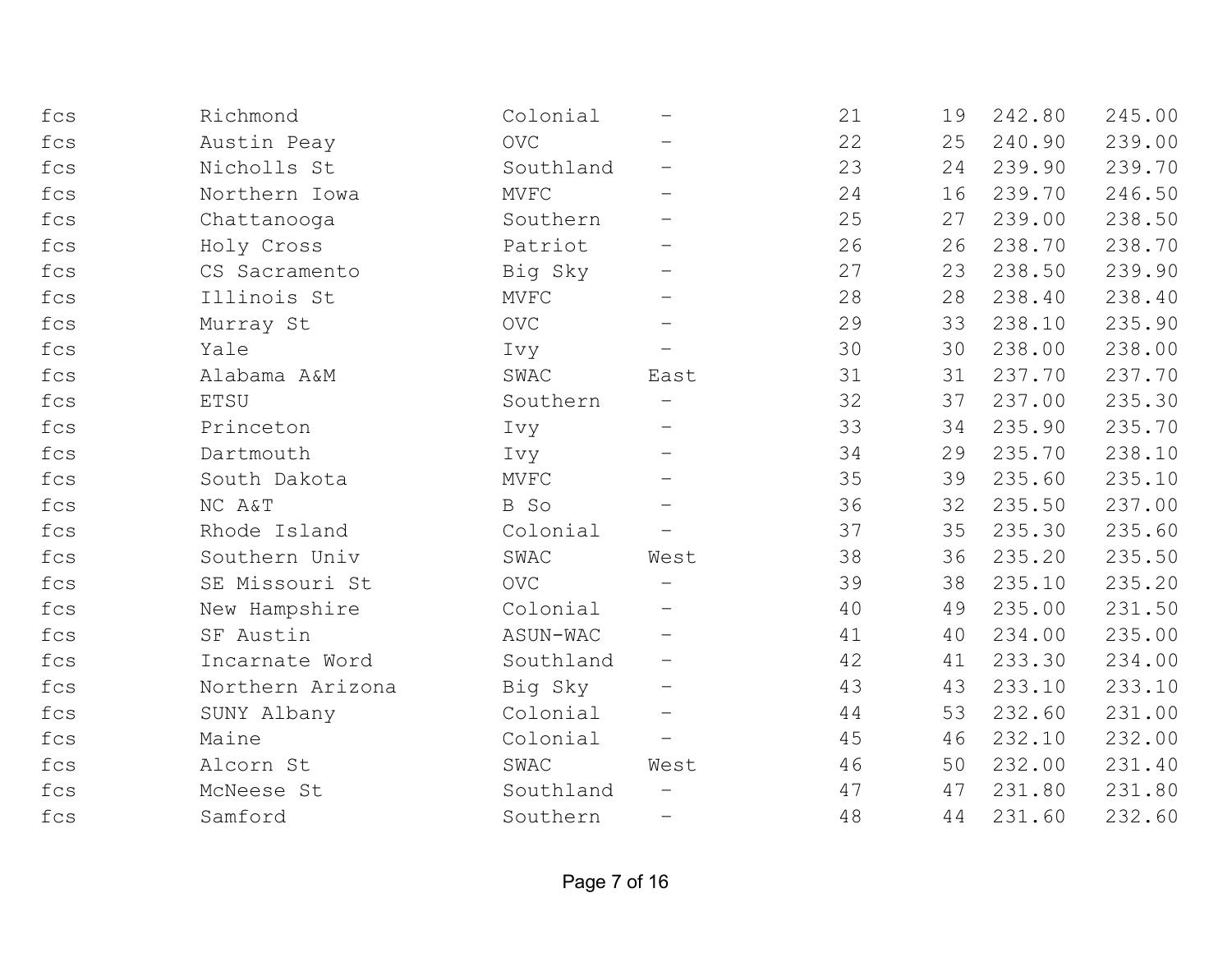| fcs          | Indiana St      | MVFC                 |                          | 49 | 48 | 231.50 | 231.60 |
|--------------|-----------------|----------------------|--------------------------|----|----|--------|--------|
| fcs          | Sacred Heart    | NEC                  |                          | 50 | 52 | 231.40 | 231.10 |
| fcs          | Youngstown St   | <b>MVFC</b>          |                          | 51 | 42 | 231.20 | 233.30 |
| fcs          | Idaho           | Big Sky              |                          | 52 | 51 | 231.10 | 231.20 |
| fcs          | TN Martin       | <b>OVC</b>           |                          | 53 | 54 | 231.00 | 230.60 |
| fcs          | E Kentucky      | ASUN-WAC             |                          | 54 | 55 | 230.60 | 230.20 |
| fcs          | Furman          | Southern             |                          | 55 | 56 | 230.20 | 230.00 |
| fcs          | Towson          | Colonial             |                          | 56 | 45 | 230.00 | 232.10 |
| fcs          | Mercer          | Southern             |                          | 57 | 57 | 229.80 | 229.80 |
| fcs          | Duquesne        | $\operatorname{NEC}$ | $\overline{\phantom{m}}$ | 58 | 58 | 229.70 | 229.70 |
| fcs          | Idaho St        | Big Sky              |                          | 59 | 60 | 229.60 | 229.30 |
| fcs          | Fordham         | Patriot              |                          | 60 | 61 | 229.30 | 229.20 |
| fcs          | W Illinois      | <b>MVFC</b>          | $\qquad \qquad -$        | 61 | 63 | 229.20 | 229.00 |
| fcs          | Central Conn    | NEC                  |                          | 62 | 62 | 229.10 | 229.10 |
| fcs          | Harvard         | Ivy                  |                          | 63 | 64 | 229.00 | 228.70 |
| fcs          | Campbell        | B So                 |                          | 64 | 72 | 228.70 | 226.60 |
| fcs          | William & Mary  | Colonial             |                          | 65 | 59 | 228.50 | 229.60 |
| fcs          | Tarleton St     | ASUN-WAC             |                          | 66 | 66 | 228.20 | 228.20 |
| fcs          | Stony Brook     | Colonial             |                          | 67 | 67 | 227.90 | 227.90 |
| fcs          | Charleston So   | B So                 |                          | 68 | 65 | 227.80 | 228.50 |
| fcs          | Wofford         | Southern             |                          | 69 | 68 | 227.70 | 227.80 |
| fcs          | S Carolina St   | MEAC                 | $\overline{\phantom{m}}$ | 70 | 70 | 227.30 | 227.30 |
| fcs          | Penn            | Ivy                  |                          | 71 | 73 | 227.00 | 225.90 |
| fcs          | Houston Bap     | Southland            |                          | 72 | 71 | 226.60 | 227.00 |
| fcs          | Dixie St        | ASUN-WAC             |                          | 73 | 74 | 225.90 | 225.00 |
| fcs          | Northwestern LA | Southland            |                          | 74 | 77 | 225.00 | 223.70 |
| fcs          | Elon            | Colonial             |                          | 75 | 78 | 224.40 | 223.50 |
| $_{\rm fcs}$ | Portland St     | Big Sky              | -                        | 76 | 76 | 223.90 | 223.90 |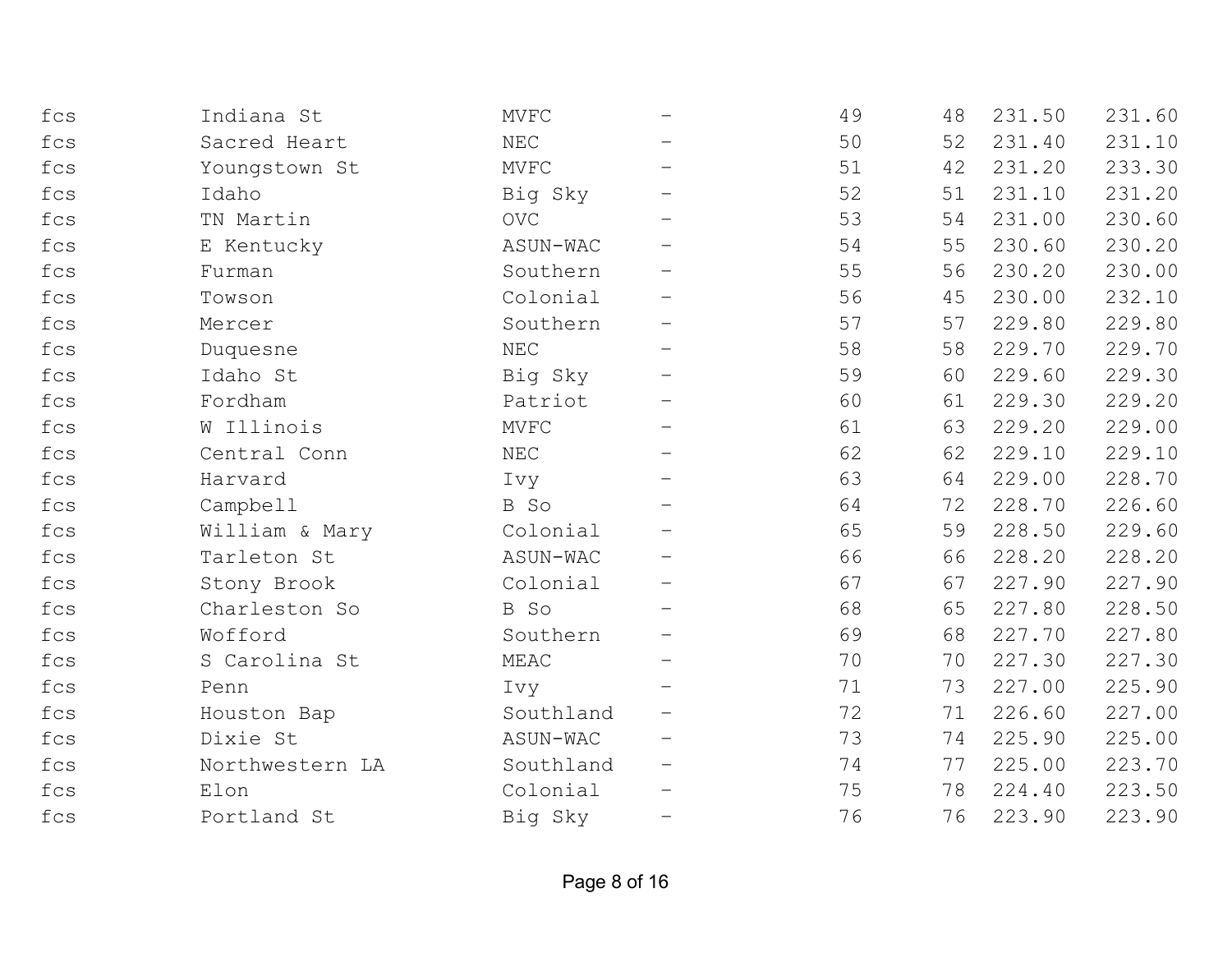| fcs                            | San Diego      | Pioneer    | $\overline{\phantom{m}}$ | 77  | 75  | 223.70 | 224.40 |
|--------------------------------|----------------|------------|--------------------------|-----|-----|--------|--------|
| fcs                            | Ark Pine Bluff | SWAC       | West                     | 78  | 69  | 223.50 | 227.70 |
| fcs                            | Abilene Chr    | ASUN-WAC   |                          | 79  | 79  | 223.00 | 223.00 |
| fcs                            | Citadel        | Southern   |                          | 80  | 82  | 221.40 | 221.00 |
| fcs                            | Gardner Webb   | B So       | $\overline{\phantom{m}}$ | 81  | 81  | 221.10 | 221.10 |
| fcs                            | N Colorado     | Big Sky    | $\qquad \qquad -$        | 82  | 80  | 221.00 | 221.40 |
| fcs                            | Davidson       | Pioneer    | $\overline{\phantom{m}}$ | 83  | 86  | 220.80 | 219.20 |
| fcs                            | Prairie View   | SWAC       | West                     | 84  | 85  | 220.00 | 219.30 |
| fcs                            | Cornell        | Ivy        | $\overline{\phantom{0}}$ | 85  | 83  | 219.30 | 220.80 |
| fcs                            | Florida A&M    | SWAC       | East                     | 86  | 88  | 219.20 | 218.20 |
| fcs                            | Southern Utah  | Big Sky    |                          | 87  | 84  | 218.30 | 220.00 |
| fcs                            | Brown          | Ivy        | $\overline{\phantom{m}}$ | 88  | 91  | 218.20 | 216.90 |
| $_{\mbox{\small\textsf{fcs}}}$ | Tennessee Tech | <b>OVC</b> |                          | 89  | 87  | 217.30 | 218.30 |
| fcs                            | Lamar          | ASUN-WAC   |                          | 90  | 90  | 217.20 | 217.20 |
| fcs                            | North Alabama  | B So       |                          | 91  | 89  | 216.90 | 217.30 |
| fcs                            | Cal Poly       | Big Sky    | -                        | 92  | 99  | 216.70 | 214.00 |
| fcs                            | Norfolk St     | MEAC       |                          | 93  | 92  | 216.40 | 216.70 |
| fcs                            | Jackson St     | SWAC       | East                     | 94  | 96  | 216.10 | 215.60 |
| fcs                            | Tennessee St   | <b>OVC</b> | $\overline{\phantom{m}}$ | 95  | 94  | 215.80 | 216.10 |
| fcs                            | Columbia       | Ivy        |                          | 96  | 93  | 215.60 | 216.40 |
| fcs                            | Lafayette      | Patriot    |                          | 97  | 95  | 214.80 | 215.80 |
| fcs                            | Grambling      | SWAC       | West                     | 98  | 105 | 214.60 | 211.20 |
| fcs                            | E Illinois     | <b>OVC</b> |                          | 99  | 100 | 214.00 | 213.50 |
| fcs                            | Dayton         | Pioneer    |                          | 100 | 103 | 213.50 | 212.80 |
| fcs                            | Bucknell       | Patriot    | —                        | 101 | 98  | 213.40 | 214.60 |
| fcs                            | W Carolina     | Southern   |                          | 102 | 101 | 213.20 | 213.40 |
| fcs                            | Alabama St     | SWAC       | East                     | 103 | 97  | 212.80 | 214.80 |
| fcs                            | Hampton        | B So       | $\overline{\phantom{m}}$ | 104 | 112 | 212.20 | 208.80 |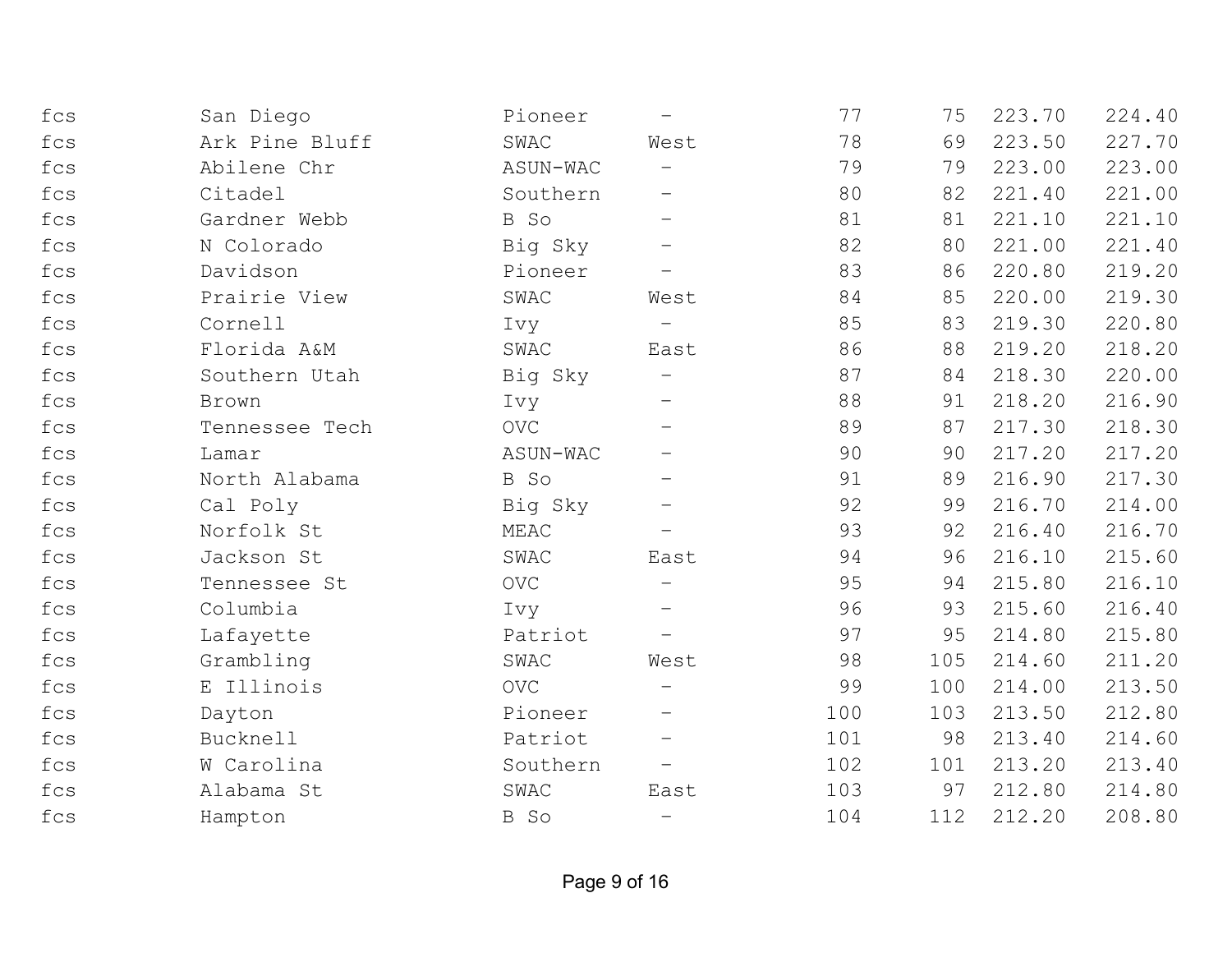| fcs | Drake           | Pioneer              |                          | 105 | 102 | 211.20 | 213.20 |
|-----|-----------------|----------------------|--------------------------|-----|-----|--------|--------|
| fcs | Presbyterian    | Pioneer              |                          | 106 | 104 | 211.00 | 212.20 |
| fcs | Bryant          | NEC                  |                          | 107 | 106 | 210.80 | 211.00 |
| fcs | Colgate         | Patriot              |                          | 108 | 108 | 210.20 | 210.20 |
| fcs | Valparaiso      | Pioneer              |                          | 109 | 110 | 209.90 | 209.80 |
| fcs | Bethune-Cookman | SWAC                 | East                     | 110 | 109 | 209.80 | 209.90 |
| fcs | St Francis PA   | NEC                  |                          | 111 | 107 | 209.60 | 210.80 |
| fcs | Morehead St     | Pioneer              |                          | 112 | 111 | 208.80 | 209.60 |
| fcs | Georgetown      | Patriot              | $\overline{\phantom{m}}$ | 113 | 115 | 208.70 | 206.60 |
| fcs | NC Central      | MEAC                 |                          | 114 | 120 | 208.20 | 202.60 |
| fcs | Lehigh          | Patriot              |                          | 115 | 116 | 206.60 | 205.50 |
| fcs | Wagner          | NEC                  |                          | 116 | 118 | 205.50 | 204.50 |
| fcs | Morgan St       | MEAC                 | —                        | 117 | 117 | 204.90 | 204.90 |
| fcs | Delaware St     | MEAC                 |                          | 118 | 113 | 204.50 | 208.70 |
| fcs | LIU Post        | $\operatorname{NEC}$ |                          | 119 | 119 | 202.80 | 202.80 |
| fcs | Robert Morris   | B So                 |                          | 120 | 114 | 202.60 | 208.20 |
| fcs | Merrimack       | NEC                  |                          | 121 | 121 | 201.00 | 201.00 |
| fcs | TX Southern     | SWAC                 | West                     | 122 | 122 | 199.80 | 199.80 |
| fcs | Howard          | MEAC                 |                          | 123 | 123 | 197.90 | 197.90 |
| fcs | Stetson         | Pioneer              |                          | 124 | 124 | 192.90 | 192.90 |
| fcs | MS Valley St    | SWAC                 | East                     | 125 | 125 | 188.70 | 188.70 |
| fcs | St Thomas MN    | Pioneer              |                          | 126 | 126 | 188.50 | 188.50 |
| fcs | Marist          | Pioneer              |                          | 127 | 127 | 188.30 | 188.30 |
| fcs | Butler          | Pioneer              |                          | 128 | 128 | 188.10 | 188.10 |

## CPA RANKINGS' FBS Conference Picks: 2021 PRESEASON

Page 10 of 16

---- --------------------- -------- -- CPA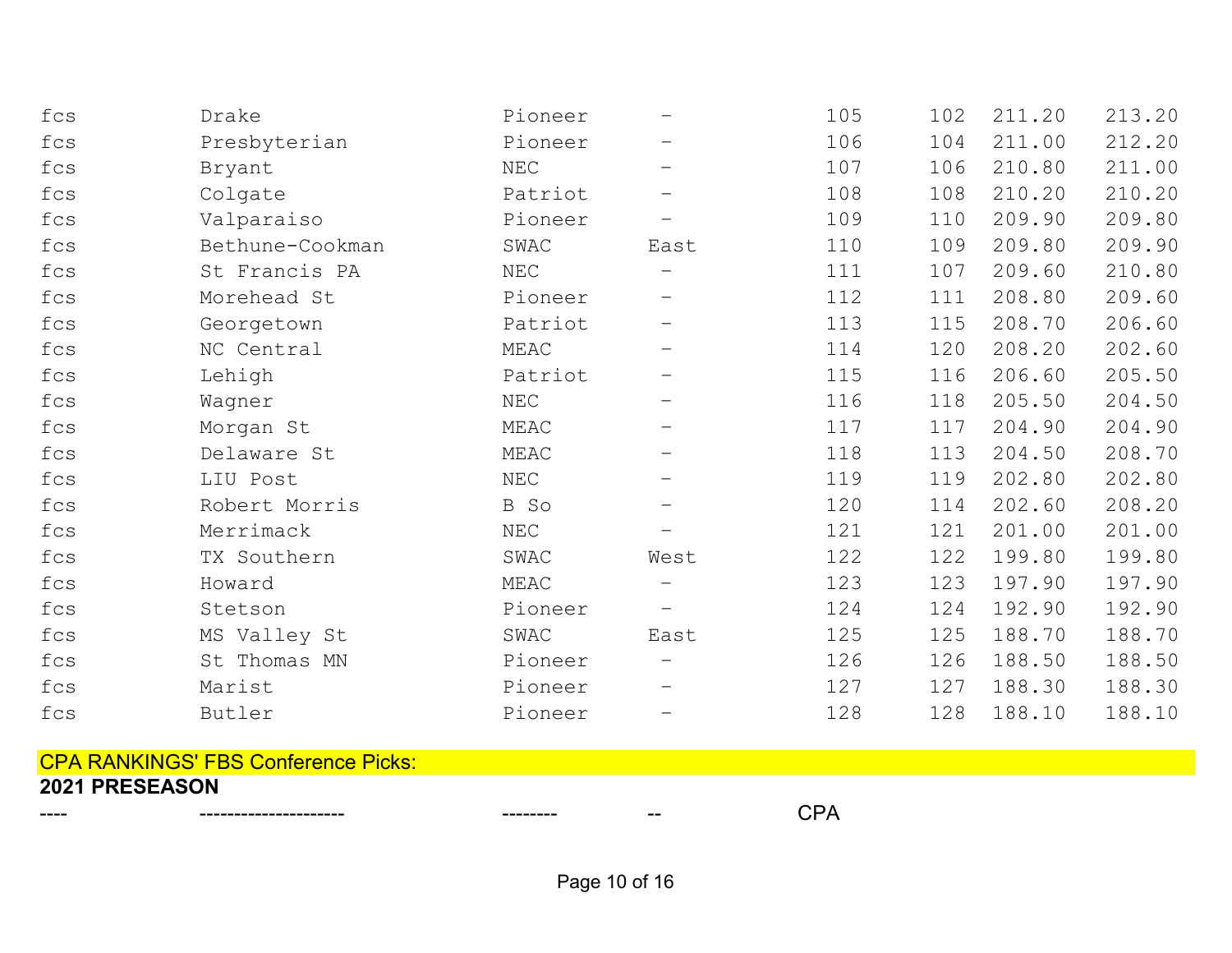|                  |                             |          |          | <b>Dvsnl</b>  |
|------------------|-----------------------------|----------|----------|---------------|
| <b>Conf Rank</b> | ------- Team --------       | - Conf - | Dv       | Rank          |
| 1                | Cincinnati                  | AAC      |          | 8             |
| $\overline{2}$   | $\ensuremath{\mathsf{UCF}}$ | AAC      |          | 33            |
| 3                | SMU                         | AAC      |          | 53            |
| $\overline{4}$   | Tulsa                       | AAC      |          | 59            |
| 5                | Memphis                     | AAC      |          | 61            |
| $\,6$            | Tulane                      | AAC      |          | 71            |
| $\overline{7}$   | Houston                     | AAC      |          | 79            |
| 8                | East Carolina               | AAC      |          | 96            |
| 9                | Navy                        | AAC      |          | 100           |
| 10               | South Florida               | AAC      |          | 113           |
| 11               | Temple                      | AAC      |          | 115           |
| 1                | Clemson                     | ACC      | Atlantic | 3 Conf. Champ |
| $\overline{2}$   | NC State                    | ACC      | Atlantic | 38            |
| 3                | Wake Forest                 | ACC      | Atlantic | 50            |
| 4                | Boston College              | ACC      | Atlantic | 52            |
| 5                | Florida St                  | ACC      | Atlantic | 58            |
| $\,6\,$          | Louisville                  | ACC      | Atlantic | 69            |
| $\overline{7}$   | Syracuse                    | ACC      | Atlantic | 95            |
| 1                | North Carolina              | ACC      | Coastal  | 10            |
| $\overline{2}$   | Miami FL                    | ACC      | Coastal  | 13            |
| 3                | Virginia Tech               | ACC      | Coastal  | 41            |
| 4                | Pittsburgh                  | ACC      | Coastal  | 48            |
| 5                | Virginia                    | ACC      | Coastal  | 56            |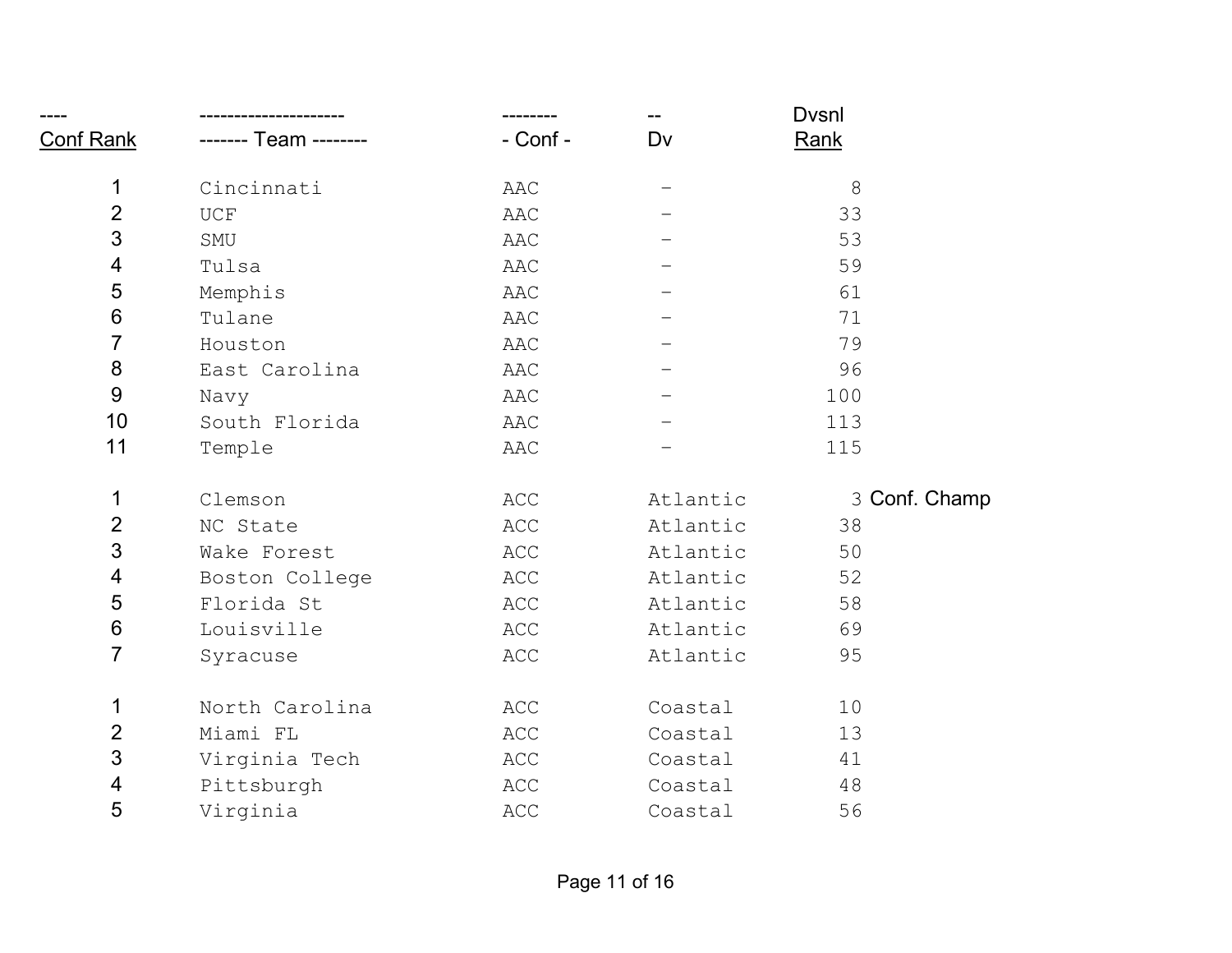| 6                        | Georgia Tech                  | ACC        | Coastal | 84            |
|--------------------------|-------------------------------|------------|---------|---------------|
| $\overline{7}$           | Duke                          | ACC        | Coastal | 97            |
|                          |                               |            |         |               |
| 1                        | Ohio St                       | <b>B10</b> | East    | 4 Conf. Champ |
| $\overline{2}$           | Indiana                       | <b>B10</b> | East    | 20            |
| 3                        | Penn St                       | <b>B10</b> | East    | 28            |
| 4                        | Michigan                      | <b>B10</b> | East    | 37            |
| 5                        | Maryland                      | <b>B10</b> | East    | 70            |
| $6\,$                    | Rutgers                       | <b>B10</b> | East    | 78            |
| $\overline{7}$           | Michigan St                   | <b>B10</b> | East    | 82            |
| $\mathbf 1$              | Wisconsin                     | <b>B10</b> | West    | 14            |
| $\overline{2}$           | Iowa                          | <b>B10</b> | West    | 15            |
| 3                        | Northwestern                  | <b>B10</b> | West    | 34            |
| $\overline{\mathcal{A}}$ | Minnesota                     | <b>B10</b> | West    | 40            |
| 5                        | Nebraska                      | <b>B10</b> | West    | 55            |
| $6\,$                    | Purdue                        | <b>B10</b> | West    | 65            |
| $\overline{7}$           | Illinois                      | <b>B10</b> | West    | 87            |
|                          |                               |            |         |               |
| 1                        | Oklahoma                      | <b>B12</b> |         | $\mathbf 1$   |
| $\overline{2}$           | Iowa St                       | <b>B12</b> |         | 7             |
| 3                        | Oklahoma St                   | <b>B12</b> |         | 17            |
| 4                        | Texas                         | <b>B12</b> |         | 21            |
| 5                        | $\operatorname{\mathsf{TCU}}$ | <b>B12</b> |         | 29            |
| $6\,$                    | West Virginia                 | <b>B12</b> |         | 35            |
| $\overline{7}$           | Kansas St                     | <b>B12</b> |         | 54            |
| 8                        | Baylor                        | <b>B12</b> |         | 62            |
| 9                        | Texas Tech                    | <b>B12</b> |         | 72            |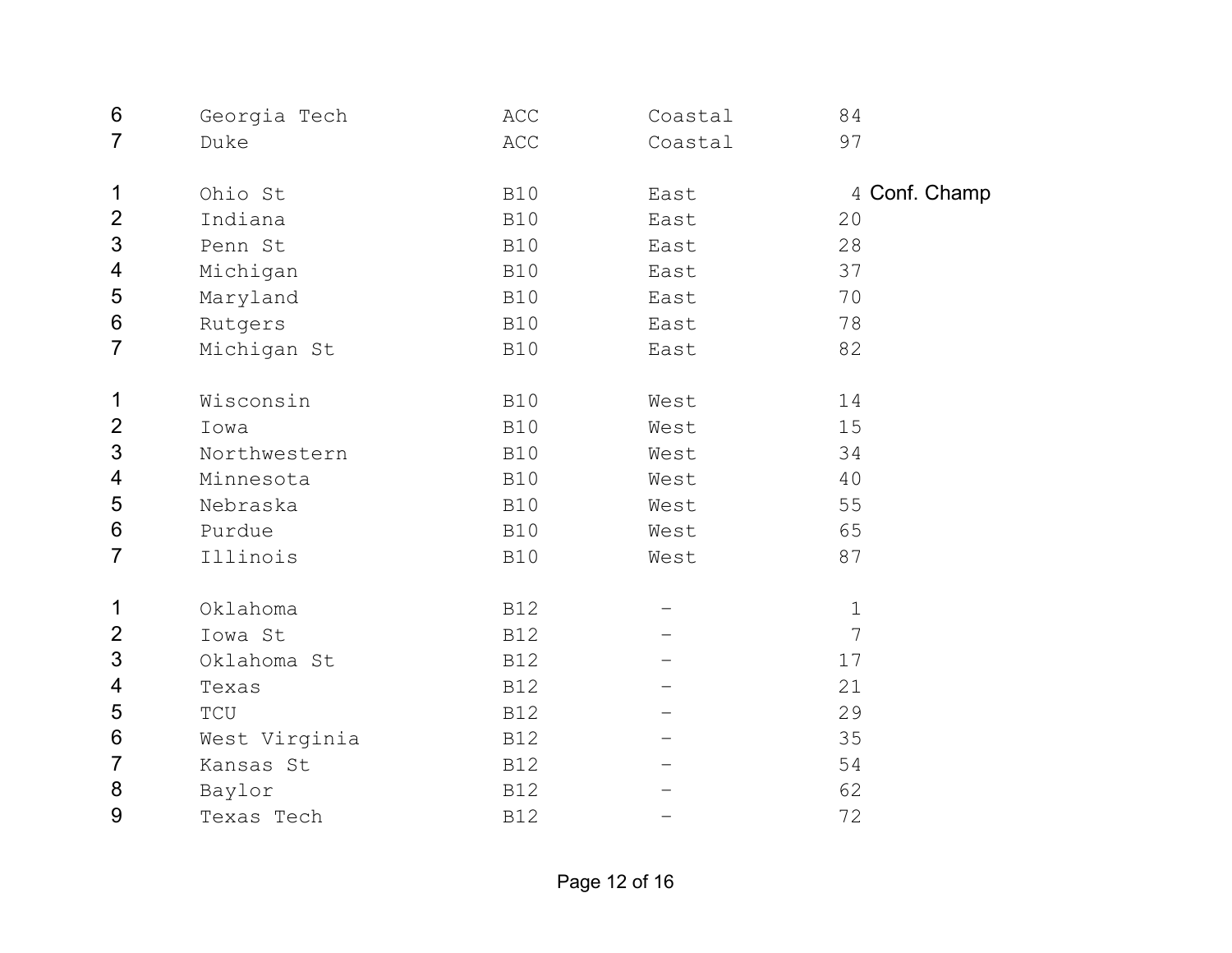| 10                         | Kansas         | <b>B12</b> |      | 116            |
|----------------------------|----------------|------------|------|----------------|
| $\mathbf 1$                | Marshall       | CUSA       | East | 67             |
| $\overline{2}$             | FL Atlantic    | CUSA       | East | 91             |
| 3                          | WKU            | CUSA       | East | 105            |
| 4                          | Charlotte      | CUSA       | East | 107            |
| $\sqrt{5}$                 | MTSU           | CUSA       | East | 111            |
| $6\,$                      | Florida Intl   | CUSA       | East | 122            |
| $\overline{7}$             | Old Dominion   | CUSA       | East | 125            |
| $\mathbf{1}$               | UAB            | CUSA       | West | 66 Conf. Champ |
| $\overline{2}$             | UT San Antonio | CUSA       | West | 81             |
| 3                          | Louisiana Tech | CUSA       | West | 93             |
| $\overline{\mathcal{A}}$   | Southern Miss  | CUSA       | West | 109            |
| 5                          | Rice           | CUSA       | West | 112            |
| $\,6\,$                    | North Texas    | CUSA       | West | 114            |
| $\overline{7}$             | UTEP           | CUSA       | West | 123            |
| Ranking for strength, only |                |            |      |                |
| 1                          | Notre Dame     | FBSI       |      | $\mathcal{G}$  |
| $\overline{2}$             | Liberty        | FBSI       |      | 16             |
| 3                          | BYU            | FBSI       |      | 24             |
| 4                          | Army           | FBSI       |      | 77             |
| 5                          | Connecticut    | FBSI       |      | 126            |
| $6\,$                      | Massachusetts  | FBSI       |      | 129            |
| 1                          | Buffalo        | MAC        | East | 68             |
| $\overline{2}$             | Ohio           | MAC        | East | 86             |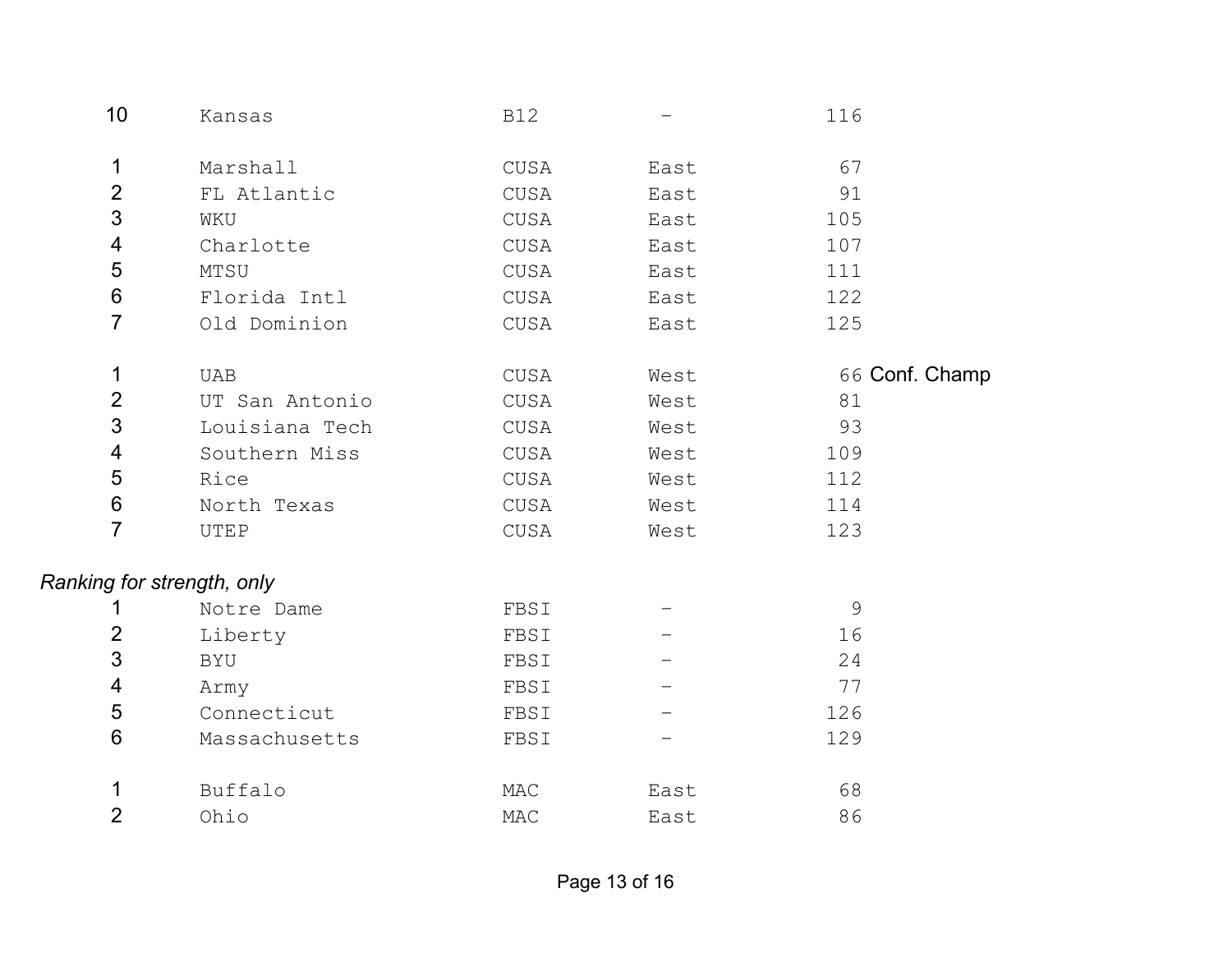| 3              | Miami OH      | MAC       | East     | 89             |
|----------------|---------------|-----------|----------|----------------|
| 4              | Kent          | MAC       | East     | 99             |
| 5              | Akron         | MAC       | East     | 124            |
| 6              | Bowling Green | MAC       | East     | 127            |
| 1              | Ball St       | MAC       | West     | 42 Conf. Champ |
| $\overline{2}$ | Toledo        | MAC       | West     | 63             |
| 3              | W Michigan    | MAC       | West     | 90             |
| 4              | C Michigan    | MAC       | West     | 98             |
| 5              | E Michigan    | MAC       | West     | 108            |
| 6              | N Illinois    | MAC       | West     | 120            |
| 1              | Boise St      | MWC       | Mountain | 27 Conf. Champ |
| $\overline{2}$ | Air Force     | MWC       | Mountain | 83             |
| 3              | Wyoming       | MWC       | Mountain | 85             |
| 4              | Colorado St   | MWC       | Mountain | 103            |
| 5              | New Mexico    | MWC       | Mountain | 110            |
| 6              | Utah St       | MWC       | Mountain | 118            |
| n/a            | New Mexico St | MWC/Indep | n/a      | 130            |
| $\mathbf 1$    | Nevada        | MWC       | West     | 36             |
| $\overline{2}$ | San Jose St   | MWC       | West     | 47             |
| 3              | San Diego St  | MWC       | West     | 73             |
| 4              | Fresno St     | MWC       | West     | 74             |
| 5              | Hawaii        | MWC       | West     | 88             |
| 6              | UNLV          | MWC       | West     | 121            |
| 1              | Oregon        | P12       | North    | 12 Conf. Champ |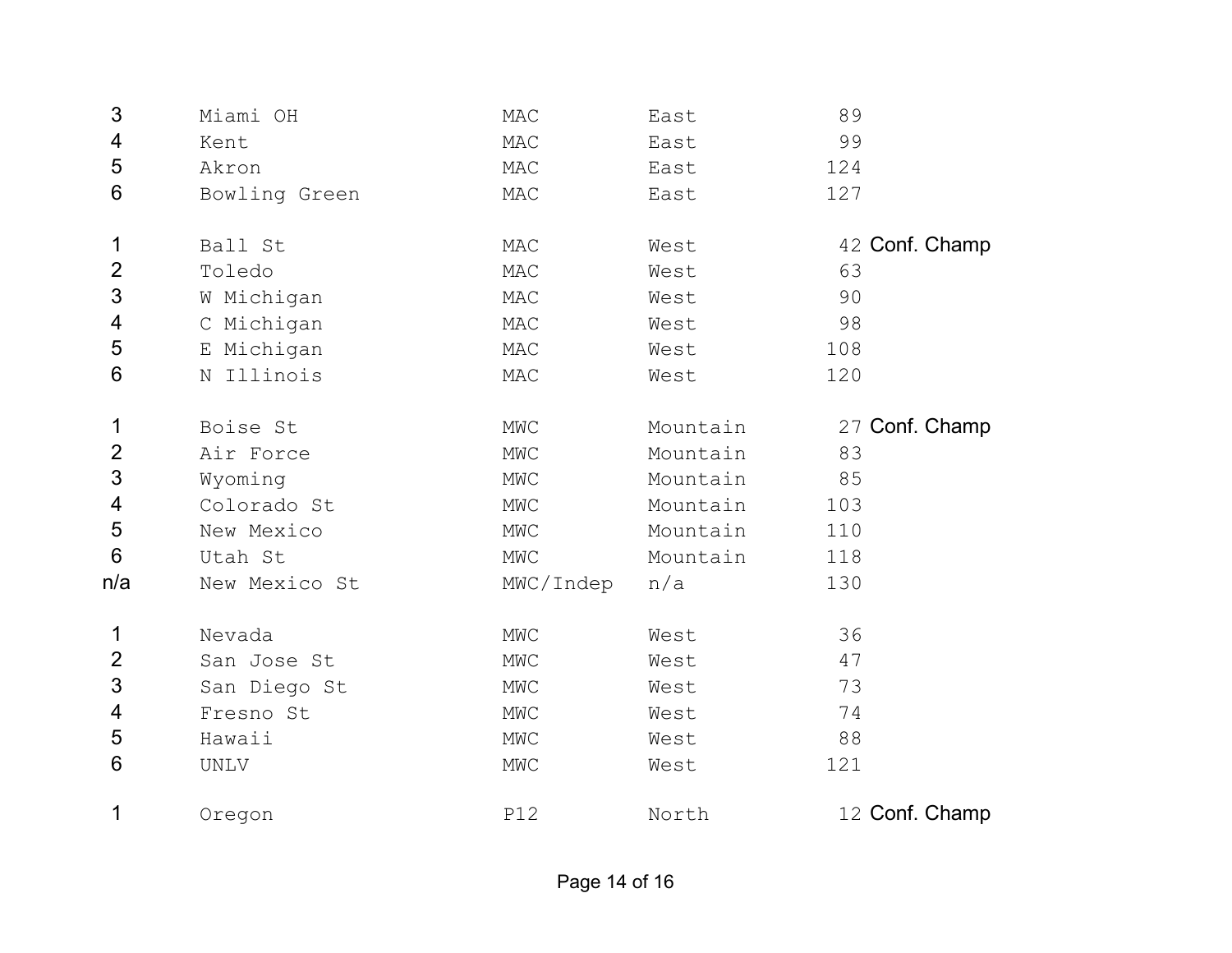| $\mathbf{2}$             | Washington     | <b>P12</b>           | North | 26             |
|--------------------------|----------------|----------------------|-------|----------------|
| $\mathfrak{S}$           | Stanford       | P12                  | North | 45             |
| 4                        | California     | P12                  | North | 64             |
| 5                        | Washington St  | P12                  | North | 75             |
| $6\,$                    | Oregon St      | P12                  | North | 76             |
| $\mathbf 1$              | <b>USC</b>     | P12                  | South | 22             |
| $\overline{2}$           | Arizona St     | <b>P12</b>           | South | 25             |
| $\mathfrak{S}$           | Utah           | P12                  | South | 32             |
| 4                        | UCLA           | P12                  | South | 44             |
| 5                        | Colorado       | P12                  | South | 46             |
| $\,6$                    | Arizona        | P12                  | South | 94             |
| 1                        | Coastal Car    | <b>SBC</b>           | East  | 18 Conf. Champ |
|                          |                |                      |       |                |
| $\overline{2}$           | Appalachian St | <b>SBC</b>           | East  | 51             |
| $\mathfrak{S}$           | Georgia St     | <b>SBC</b>           | East  | 92             |
| $\overline{\mathcal{A}}$ | Ga Southern    | <b>SBC</b>           | East  | 102            |
| 5                        | Troy           | <b>SBC</b>           | East  | 104            |
| 1                        | Louisiana      | <b>SBC</b>           | West  | 19             |
| $\overline{2}$           | Arkansas St    | <b>SBC</b>           | West  | 106            |
| 3                        | Texas St       | <b>SBC</b>           | West  | 117            |
| $\overline{4}$           | South Alabama  | ${\tt SBC}$          | West  | 119            |
| 5                        | ULM            | <b>SBC</b>           | West  | 128            |
| 1                        | Georgia        | SEC                  | East  | 5              |
| $\overline{2}$           | Florida        | $\operatorname{SEC}$ | East  | 11             |